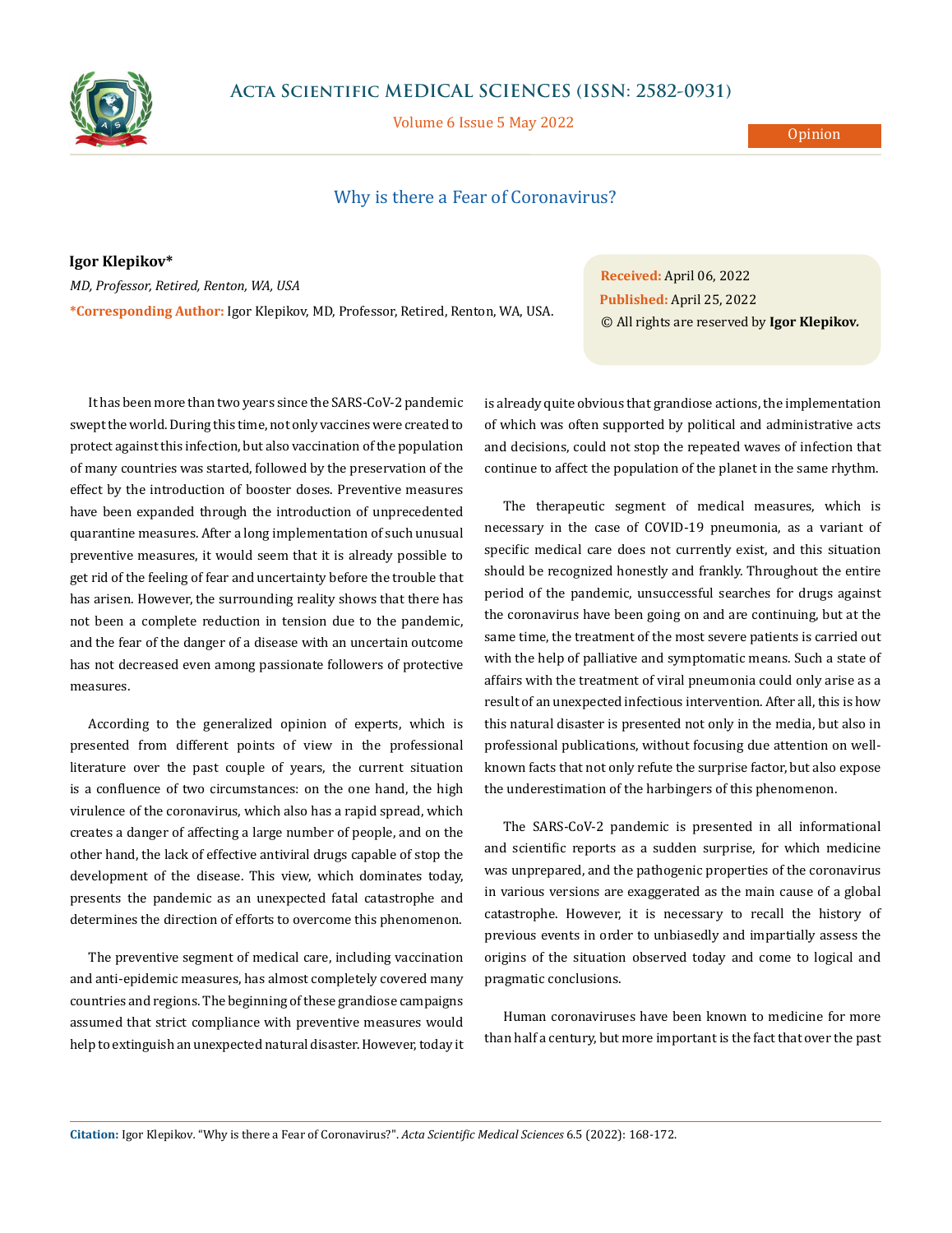couple of decades there have been at least two major epidemics of this infection in the world, SARS and MERS, on the example of which health systems and clinical medicine had to gain relevant experience  $[1]$ . The course of these epidemics was characterized by a severe course, high mortality and required intense professional work, however, judging by the state of medical care during the SARS-CoV-2 pandemic, no practical achievements and strategic conclusions were made from previous events, although even the preservation of terminology indicates a recurrence of the same infection.

During the current pandemic, antibiotics remain the main method of treating patients with acute inflammation of the lung tissue, although their uselessness against viral aggression is known even to non-specialists. There is no scientific justification and arguments explaining the fact that from 70-80 to 100% of patients with COVID-19 pneumonia receive treatment with antibiotics, while bacterial co-infection is detected only in 7-20% of cases [2- 11].

There is no reason to believe that the noted therapeutic dissonance arose only during the rampant coronavirus. As you know, influenza epidemics in recent decades have become a "traditional" annual event, and over the past many years experts have expressed deep concern about the steady increase in the number of cases of viral pneumonia, which accounted for almost half of all cases of this disease in the world a decade and a half ago [12-14].

A noticeable shift in the etiology of pneumonia towards viruses has led to an increase in preventive measures, which in many countries have taken the form of annual routine procedures, such as vaccination of the population and precautions during epidemics. However, the treatment of patients remained without significant correction. As before, the leading method of treatment of this group of patients remained antibacterial therapy, which in expert assessments was considered as the only real help for acute inflammation of the lung tissue. At the same time, neither the absence of reliable results in the determination of pathogens, nor the empirical nature of the use of antibiotics, nor the selectivity of their action only on certain bacteria in the absence of a direct effect on the mechanisms of the disease, as well as the uselessness of their use in viral lesions have not changed the prevailing stereotype of views [15-17].

169

The virulence and high aggressiveness of the coronavirus are currently elevated to the rank of emergency circumstances, which are considered to cause a high risk of serious illness in case of contact with an infection. Such information, supplemented by the fact that there are no effective antiviral agents, creates an atmosphere of anxiety and uncertainty, up to a feeling of fear and hopelessness. However, if the reliability of this meme about the significance of the pathogen is compared with well-known facts, then a picture emerges that is completely different from the one that dominates modern ideas.

First of all, among those infected with coronavirus, signs of the disease develop only in 80% of cases, and in the vast majority of clinical symptoms proceed relatively easily, do not require hospitalization and are actually eliminated spontaneously, since specific medical care has not yet been developed. At the same time, in 20% of cases, infection is not accompanied by signs of the disease at all, and the fact of infection is established only on the basis of microbiological analyses. Only 20% of patients have criteria requiring observation and assistance in a hospital setting, and only 5% of patients are referred to intensive care units [18-23].

Impartial statistics clearly show that claims about the deadly danger of coronavirus infection are exaggerated, to put it mildly, and the vast majority of patients tolerate such contact without medical care, but this conclusion does not explain the atmosphere of anxiety and fear that accompanies the entire pandemic period. Having identified the main areas of research that are being undertaken to solve it, it is possible to understand the reason for such a tense situation.

The absence of etiotropic treatment of COVID-19 pneumonia for modern medicine is actually equivalent to the absence of specialized medical care, therefore, the reason for the surging pessimism becomes clear. According to the flow of current publications, the main factor that various methods of its neutralization are aimed at today is the coronavirus. However, medical care begins to be applied only in case of severe development of the disease at the time of hospitalization, and therefore the main attention is paid to those 20% of observations from among all infected who are concentrated in specialized departments.

Of particular concern and concern are the results of treatment of 5% of patients with COVID-19 pneumonia who are admitted to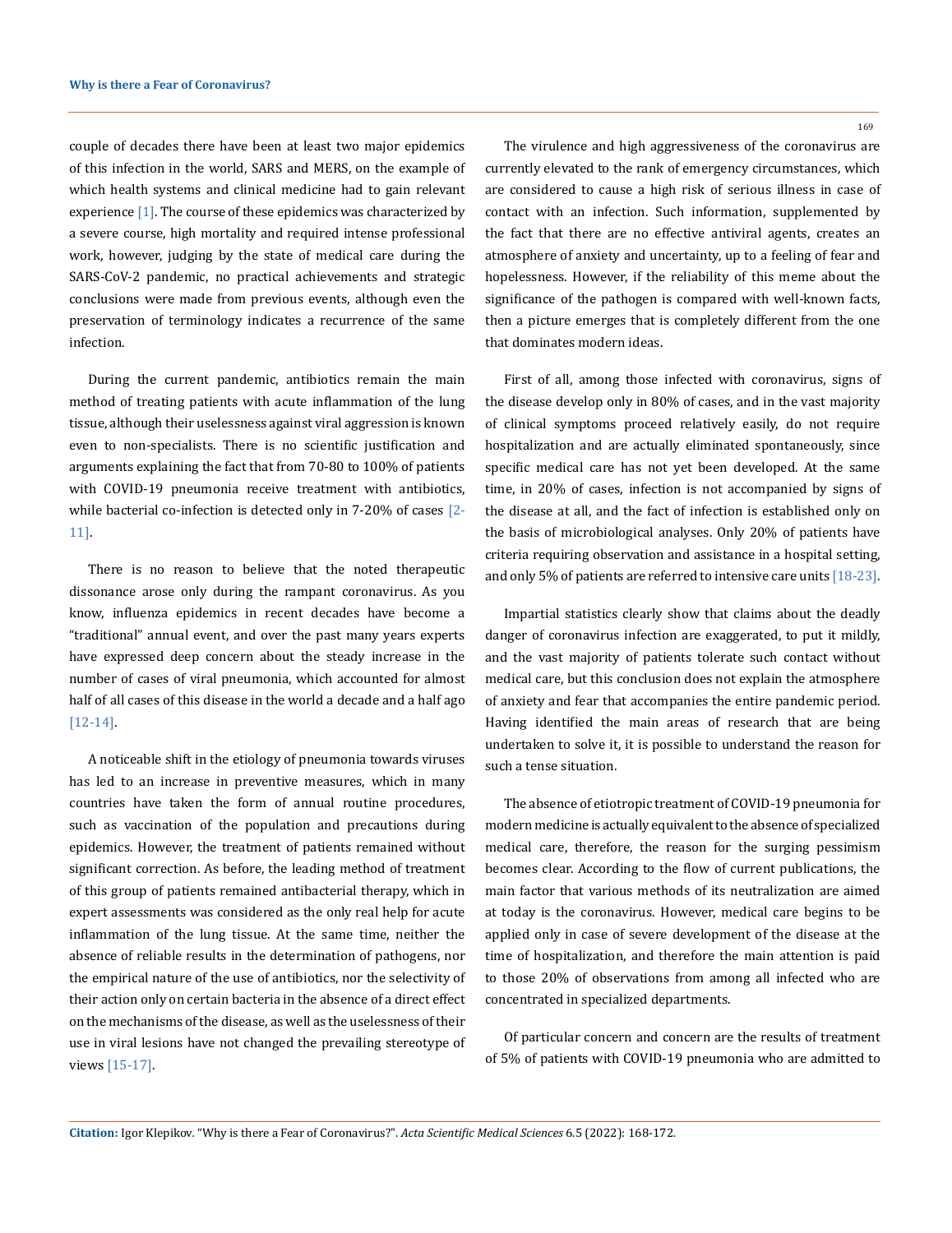intensive care units, because it is here that medicine loses the fight for life and receives the most dramatic indicators. Trying to imagine the causes of negative outcomes as a result of the special virulence of the pathogen, most analysts do not mention and do not give any explanation to the fact that the overwhelming number of infected (and this is still 80%) do not need medical care and cope with this event on their own. In this regard, it is necessary to decipher and understand the motives for such a selective interpretation of existing estimates and forecasts.

The history of the last few decades shows that the reason for such a narrow view of the treatment of acute pneumonia (AP) is more a subject of psychology than clinical medicine. It is well known that after the introduction of antibiotics into clinical practice, against the background of their initial effectiveness, a meme was formed that the treatment of these patients is possible only with the help of antimicrobial therapy. Despite the fact that the effect of antibiotics extended only to the bacterial factor and did not directly affect the mechanisms of the incipient inflammatory process, this idea became widespread. However, as the effectiveness of antibiotics decreased and their side effects developed, this statement steadily turned into a so-called "destructive meme", and its replication grew in accordance with the principle of the "information cascade" [24,25].

Currently, the situation around a group of patients with acute inflammation of the lung tissue is a vivid example of a widespread destructive meme, and this example is very characteristic in its clarity and classicism. Typical features of the destructive nature of the worldviews that have developed in this direction are their numerous inconsistencies and contradictions with scientific axioms and various facts. Distortions of existing views on the problem remain without correction, despite their obviousness. Perhaps many researchers pay attention to such inconsistencies, but the prevailing public opinion is a classic deterrent to the necessary correction.

If the causative agent of pneumonia COVID-19 is considered the main specific cause of the disease, then the clinic of such a disease should have its own distinctive features, right? However, in reality it is already known that there is no clear separation between bacterial and viral forms of lung damage. And since such differential diagnosis is crucial for the choice of etiotropic therapy, and the latter continues to be considered as the leading therapeutic

170

agent, decisions are made on the treatment of patients with AP according to a single scheme, regardless of the possible etiology [9- 11]. The latter circumstance means the preservation of the leading role of antibiotics in the treatment of viral pneumonia. But where is the logic and scientific justification for such a decision?

Attempts to suppress the pathogen, the qualities of which do not have a fundamental effect on the clinic of pneumonia, should cause quite logical doubt that even highly effective antiviral drugs, which are now intensively sought as a life-saving remedy, will not be able to instantly affect the clinical manifestations and alleviate the severity of the condition of patients with AP. When bacterial forms of the disease have a similar manifestation to viral ones and they cannot be separated by these signs, it means that the manifestations of the disease that require urgent care are not caused by the type of pathogen, but have other causes, right?

The main feature that unites all these cases into one nosology, regardless of the etiology, is the presence of inflammation in the lung. It is the development of the focus of inflammation that disrupts the functions of the affected organ and causes the appearance of specific symptoms. But at the same time, there is a significant difference in the clinical manifestations of the process even when comparing monoetiological cases of the disease. For example, the symptoms of the disease can be expressed from barely noticeable signs to the lightning-fast development of critical situations, which can be stated with COVID-19 pneumonia. This obvious fact refutes the statement that the development of the inflammatory process in the lung and the severity of its manifestation are due solely to the virulence and properties of the pathogen, emphasizing the importance of the initial state of the body.

Methods by which, in case of infection, it would be possible to accurately predict the probability of development and severity of the course of the disease in a particular patient are not currently developed. The approximate prognosis of the disease scenario is based on taking into account risk factors, but such a forecast does not give high accuracy. Moreover, as the results show, the absence of so-called risk factors does not guarantee an easy course of the disease, the outcome of which can be completely unpredictable.

Thus, there is no convincing evidence that, on the one hand, the clinic of the disease is due only to the characteristics of the pathogen, against which an intensive search for means of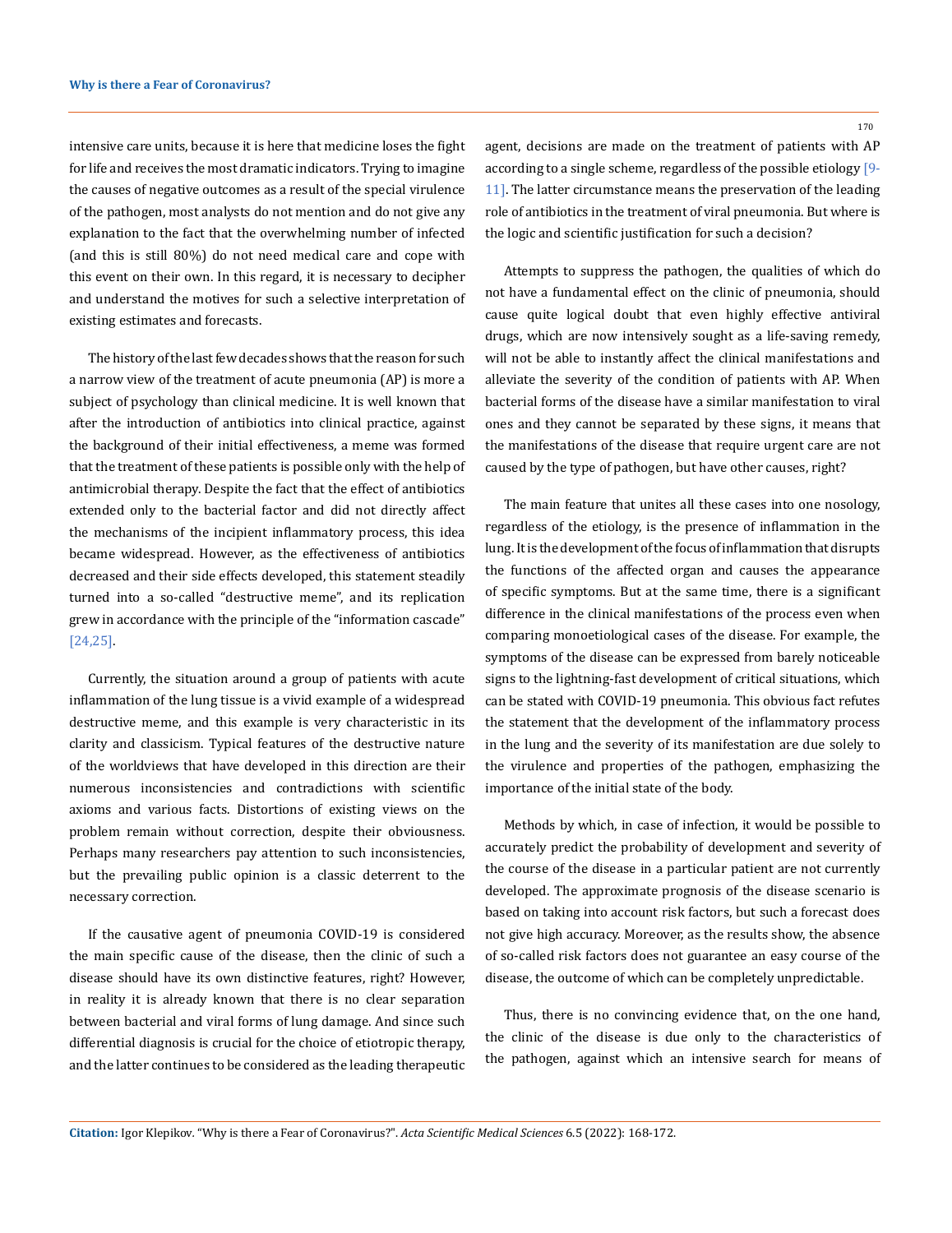protection and counteraction is currently underway. On the other hand, the initial state of the patient's body, which does not yet have clear and practically significant assessments, also does not give a complete answer to the prognosis of the disease. At the same time, it is quite obvious that inflammation of the lung tissue occurs when these two mandatory factors interact. The latter means that a combination of a microbiological agent capable of damaging lung tissue and the body's ability to respond to such aggression by developing an inflammatory process is necessary.

In real conditions, the first symptoms of the disease appear only with the onset of the inflammatory process, which is the result of the interaction of micro- and macroorganism. To do this, the pathogen must first overcome the body's defenses. Up to this point, its presence in the body does not advertise itself in any way and can only be established with the help of special testing.

The disease, which is based on the inflammatory process of the lung tissue, is manifested by characteristic signs reflecting its essence and localization. The signals of inflammation and dysfunction of the affected organ are not only specific to this group of patients, but also differ in each observation. Such clinical variants of the disease are one of the individual characteristics of the body, and their range is as infinite as the number of cases.

Thus, a detailed study of the causes that determine the features of the occurrence and development of acute pneumonia does not confirm the thesis that the causative agent of the process is the main factor in this disease. Of course, the qualities of the pathogen are important for overcoming the protective barriers of the body, but when an inflammatory reaction occurs, its individual manifestations become a decisive condition for the uniqueness of the disease clinic.

Treatment of acute inflammation of the lung tissue by purposefully suppressing the pathogen of the process for several decades is a strategy for solving the problem. Time has inexorably added and continues to add materials and facts that refute this concept of the disease and indicate the need for its revision [26]. However, adherence to previous ideas reflects blind faith in established stereotypes combined with an inexplicable indifference to the numerous contradictions between theory and practice [27]. The possibility of pathogenetic care for patients with

acute pneumonia is not consistent with the dominant ideology of the disease  $[28]$ , therefore, the question of effective treatment of severe patients remains open all the time.

This manuscript is a full initiative of the author and does not have any funding.

## **Conflict of Interest**

The author states that he has no conflict of interest.

## **Bibliography**

- 1. ["Coronavirus".](https://en.wikipedia.org/wiki/Coronavirus)
- 2. Rawson TM., *et al*[. "Bacterial and fungal co-infection in](https://pubmed.ncbi.nlm.nih.gov/32358954/)  [individuals with coronavirus: A rapid review to support](https://pubmed.ncbi.nlm.nih.gov/32358954/)  [COVID-19 antimicrobial prescribing". C](https://pubmed.ncbi.nlm.nih.gov/32358954/)*linical Infectious Disease* [\(2020\): ciaa 530.](https://pubmed.ncbi.nlm.nih.gov/32358954/)
- 3. BO'Kelly., *et al*[. "Antibiotic prescribing patterns in patients](https://doi.org/10.1093/jacamr/dlab085)  [hospitalized with COVID-19: lessons from the first wave".](https://doi.org/10.1093/jacamr/dlab085) *JAC - [Antimicrobial Resistance](https://doi.org/10.1093/jacamr/dlab085)* 3.2 (2021): dlab085.
- 4. Puzniak L., *et al*[. "A multicenter analysis of the clinical](https://doi.org/10.1186/s12879-021-05877-3)  [microbiology and antimicrobial usage in hospitalized patients](https://doi.org/10.1186/s12879-021-05877-3)  [in the US with or without COVID-19".](https://doi.org/10.1186/s12879-021-05877-3) *BMC Infectious Disease*  [21 \(2021\): 227.](https://doi.org/10.1186/s12879-021-05877-3)
- 5. Kim D., *et al*[. "Rates of co-infection between SARS-CoV-2 and](https://pubmed.ncbi.nlm.nih.gov/32293646/)  [other respiratory pathogens".](https://pubmed.ncbi.nlm.nih.gov/32293646/) *JAMA* 323 (2020): 2085-2086.
- 6. B Beović., *et al*[. "Antibiotic use in patients with COVID-19: a](https://doi.org/10.1093/jac/dkaa326)  ['snapshot' Infectious Diseases International Research Initiative](https://doi.org/10.1093/jac/dkaa326)  (ID-IRI) survey". *[Journal of Antimicrobial Chemotherapy](https://doi.org/10.1093/jac/dkaa326)* [\(2020\): dkaa326.](https://doi.org/10.1093/jac/dkaa326)
- 7. Ocampo-Torres Moisés., *et al*. "Characterization of Mortality by Covid-19 in a Health System in Central Mexico". *EC Pulmonology and Respiratory Medicine* 9.12 (2020): 20-22.
- 8. [Alejandro David Bendala Estrada.,](https://doi.org/10.21203/rs.3.rs-244297/v1) *et al*. "Inadequate Use of [Antibiotics in the Covid-19 Era: Effectiveness of Antibiotic](https://doi.org/10.21203/rs.3.rs-244297/v1)  [Therapy". \(2021\).](https://doi.org/10.21203/rs.3.rs-244297/v1)
- 9. BD Huttner., *et al*[. "COVID-19: don't neglect antimicrobial](https://doi.org/10.1016/j.cmi.2020.04.024)  stewardship principles!" *[Clinical Microbiology and Infection](https://doi.org/10.1016/j.cmi.2020.04.024)*  [26.7 \(2020\): P808-810.](https://doi.org/10.1016/j.cmi.2020.04.024)
- 10. C Heneghan., *et al*[. "Differentiating viral from bacterial](https://www.cebm.net/covid-19/differentiating-viral-from-bacterial-pneumonia)  [pneumonia. April 8, 2020. The Centre for Evidence-Based](https://www.cebm.net/covid-19/differentiating-viral-from-bacterial-pneumonia)  [Medicine. Evidence Service to support the COVID-19](https://www.cebm.net/covid-19/differentiating-viral-from-bacterial-pneumonia)  [response". University of Oxford \(2020\).](https://www.cebm.net/covid-19/differentiating-viral-from-bacterial-pneumonia)

**Citation:** Igor Klepikov*.* "Why is there a Fear of Coronavirus?". *Acta Scientific Medical Sciences* 6.5 (2022): 168-172.

171